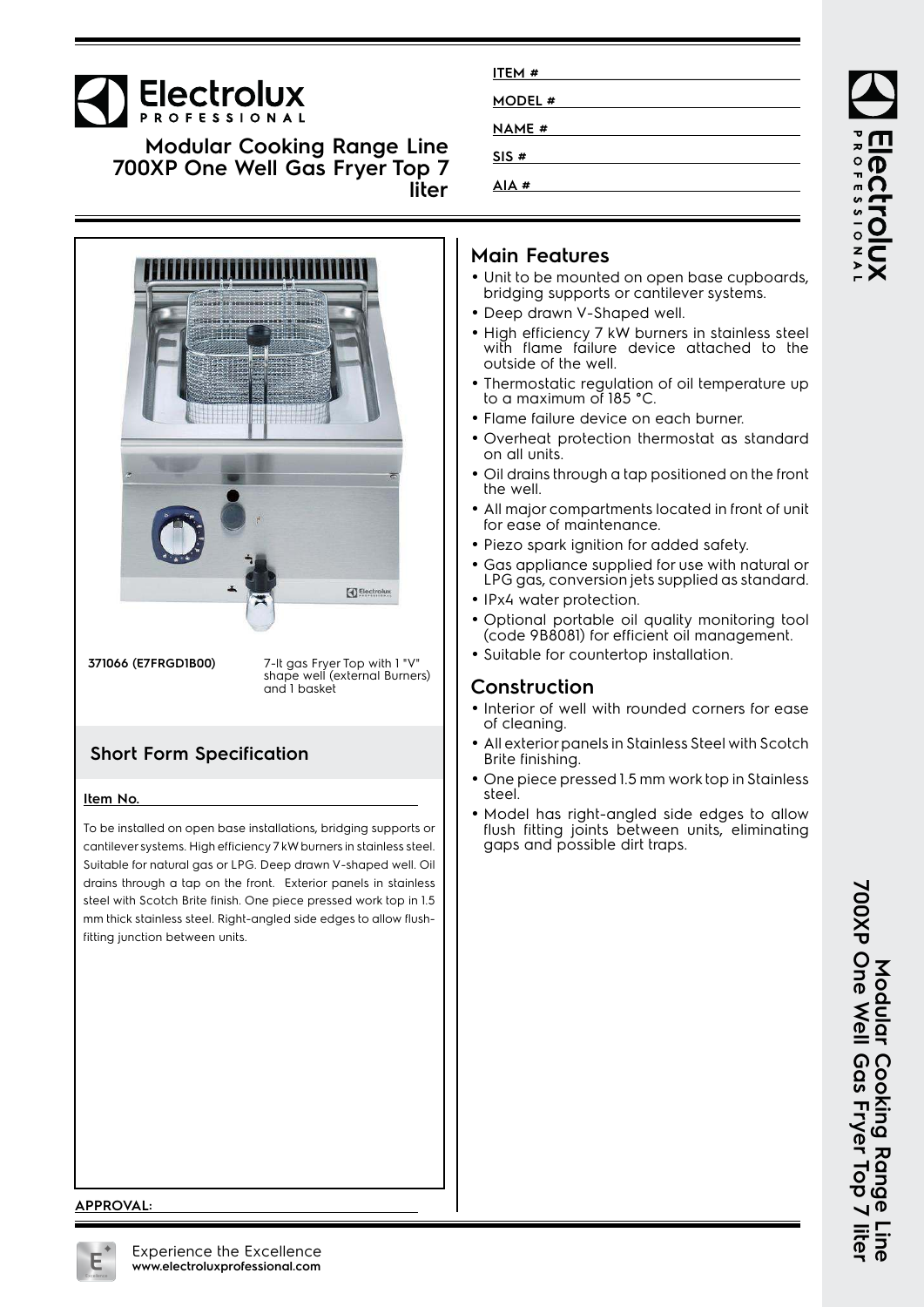

### **Included Accessories**

• 1 of Basket for 7lt top and free standing PNC 921608 fryers

#### **Optional Accessories**

| • Junction sealing kit                                            | PNC 206086        | $\Box$   |
|-------------------------------------------------------------------|-------------------|----------|
| · Draught diverter, 120 mm diameter                               | <b>PNC 206126</b> | <b>□</b> |
| Matching ring for flue condenser, 120<br>$\bullet$<br>mm diameter | <b>PNC 206127</b> | ❏        |
| • Support for bridge type installation,<br>800mm                  | <b>PNC 206137</b> | ∩        |
| • Support for bridge type installation,<br>1000mm                 | <b>PNC 206138</b> | ❏        |
| • Support for bridge type installation,<br>1200 <sub>mm</sub>     | <b>PNC 206139</b> | ∩        |
| • Support for bridge type installation,<br>1400mm                 | <b>PNC 206140</b> | ∩        |
| • Support for bridge type installation,<br>1600mm                 | <b>PNC 206141</b> | ∩        |
| • Support for bridge type installation,<br>400mm                  | <b>PNC 206154</b> | ∩        |
| • Chimney upstand, 400mm                                          | <b>PNC 206303</b> | ∩        |
| Right and left side handrails<br>$\bullet$                        | PNC 206307        | ◻        |
| Back handrail 800 mm<br>$\bullet$                                 | PNC 206308        | ❏        |
| · Flue condenser for 1/2 module, 120 mm<br>diameter               | <b>PNC 206310</b> | <b>□</b> |
| • Chimney grid net, 400mm (700XP/900)                             | <b>PNC 206400</b> | <b>□</b> |
| • 2 side covering panels for top<br>appliances                    | <b>PNC 216277</b> | ∩        |
| • Basket for 7It top and free standing<br>fryers                  | <b>PNC 921608</b> | <b>□</b> |
| • Pressure regulator for gas units                                | <b>PNC 927225</b> | ∩        |
| • 2 baskets for 2x5It and 7It electric fryers                     | <b>PNC 960638</b> | $\Box$   |